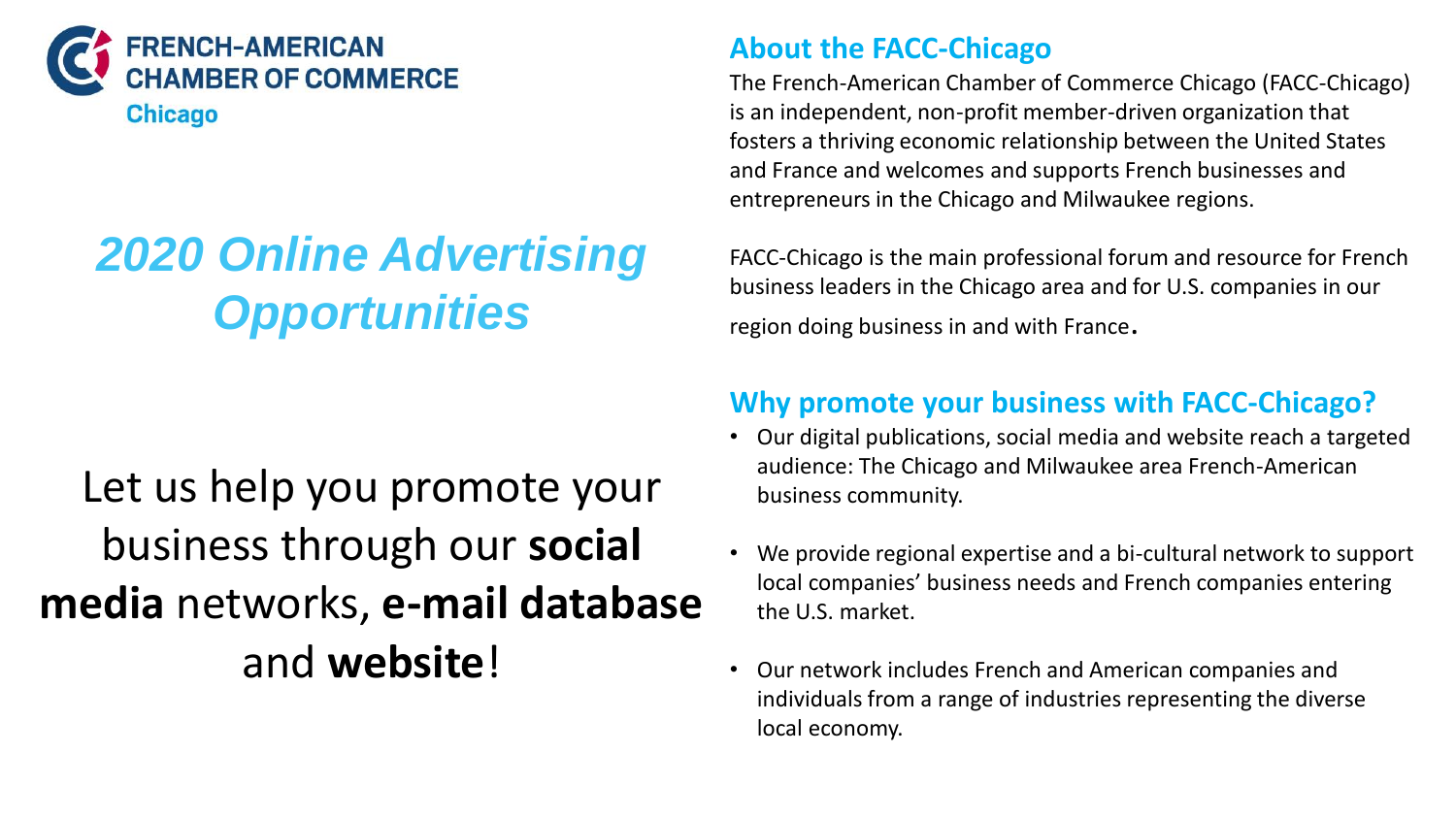# Website Advertising Options

Promote your business - and track the results. Choose from 1 of the 3 banner options below, all of which can be displayed on our [homepage](https://www.facc-chicago.com/). Google Analytics will allow us to see the number of impressions and clicks on any ad banner you choose.

### **Banner Option 1: Home page ad above the carousel**

**Max width**: 1110 px; **Max height**: 250 px **Format**: jpg / gif / png (no flash format) **Max file size:** .98MB

### **Banner Option 2: Home page after the carousel**

**Max width**: 110 px; **Max height**: 200 px **Format**: jpg / gif / png (no flash format) **Max file size:** .98MB

### **Banner Option 3: Above the homepage footer**

**Max width**: 110 px; **Max height**: 180 px **Format**: jpg / gif / png (no flash format) **Max file size:** .98MB

*Please note FACC-Chicago reserves the right to approve the final image.*

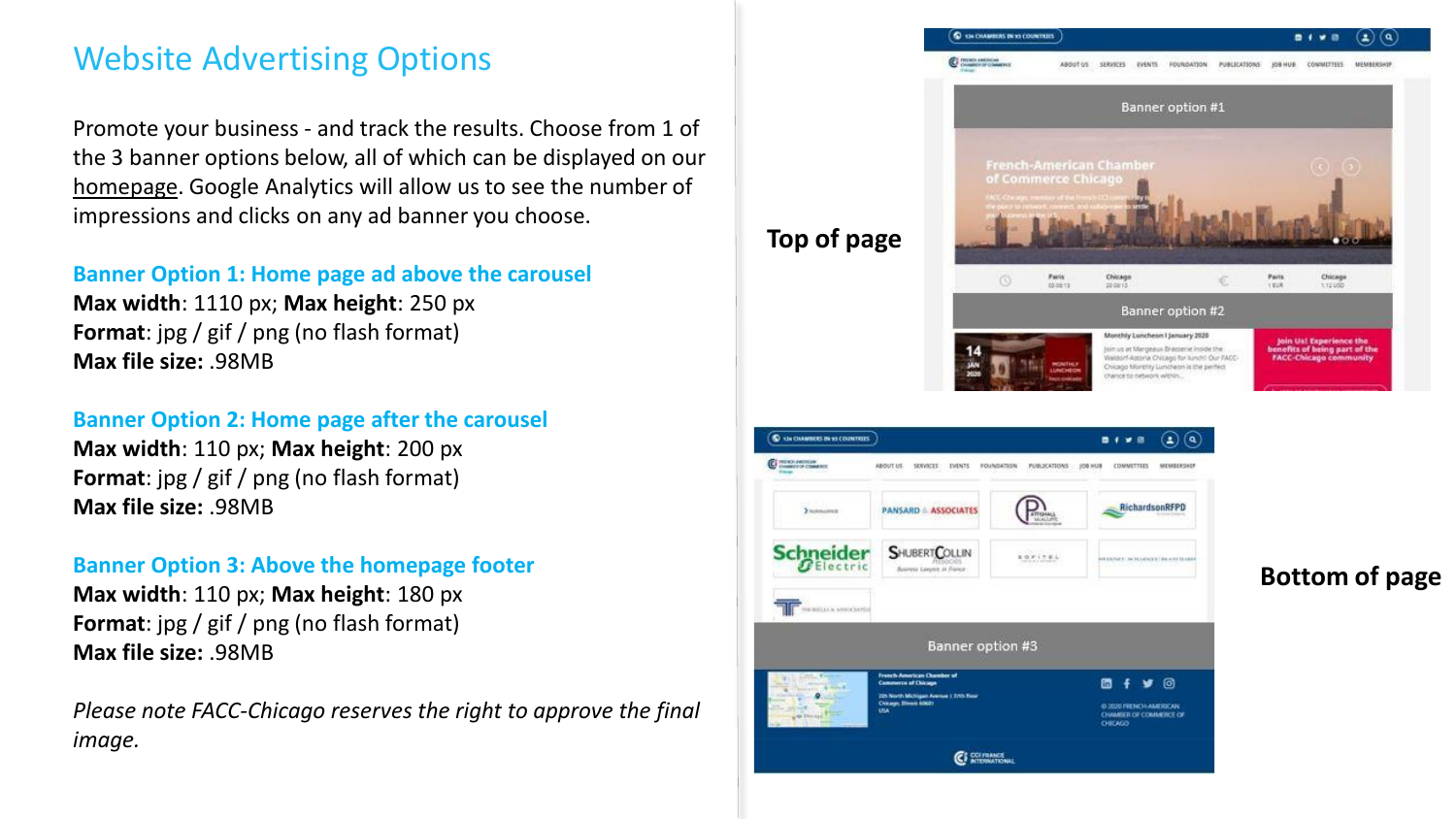# Email Advertising Options

Use email to reach our database of **6,000+ contacts**!

### **Email Option 1: Dedicated e-blast**

Promote your business with a dedicated e-blast to our database of 6,000+ contacts. Create your own text or have us write it. Send us the photo / ad artwork of your choosing.

**Photo specs - Max width**: 600 px; **Max height**: 750 px approx. **Format**: jpg / gif / png (no flash format)

### **Email Option 2: Ad banner (bottom of email)**

Promote your business in one of our emails to our database of 6,000+ contacts.

**Dimensions**: 600 px x 200 px **Format**: jpg / gif / png (no flash format)

**What would the email look like? View some examples:**

[Example 1](http://campaign.r20.constantcontact.com/render?ca=38763b59-a70e-4225-9336-1c398d212bf1&preview=true&m=1102537836145&id=preview) [Example 2](http://campaign.r20.constantcontact.com/render?ca=12d3cfbc-766d-42e6-91de-9692fbf420ea&preview=true&m=1102537836145&id=preview) [Example 3](http://campaign.r20.constantcontact.com/render?m=1102537836145&ca=75d71aed-a661-44a3-af49-09d5b19c3ac2)



### **Dedicated e-blast Banner (bottom of email)**



- Your image should not exceed 1MB. 5MB is the maximum
- FACC-Chicago reserves the right to approve the final image.